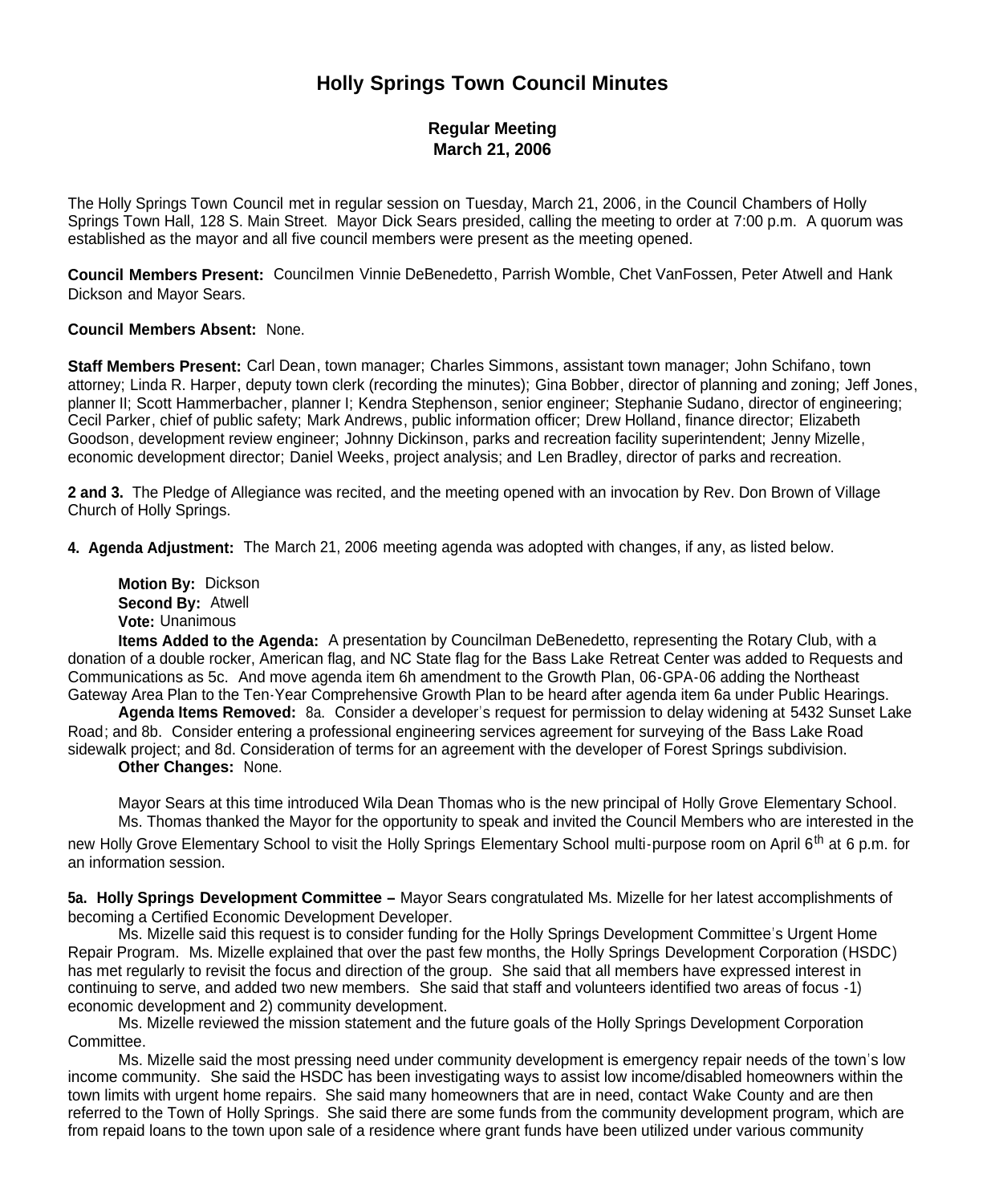development programs. She said there is not a program in place to provide this service.

Ms. Mizelle said the research has identified an organization called Resources for Seniors (RFS) of Wake County as an appropriate partner to partner with the HSDC, providing us with the most economical with matching funds and efficiency. She said the RFS oversees the bidding, construction, inspection side of the projects. Ms. Mizelle said the RFS is willing to match HSDC dollar-for-dollar for project costs. She said the HSDC pays RFS 20% of the project costs as an administration fee for the duties listed above.

Ms. Mizelle said there may be other opportunities for HSDC to partner with local service providers -- such as World Changers -- on a case by case basis where appropriate.

Ms. Mizelle said that funding of approximately \$20,000 exists in the Community Development Program income account. She said the HSDC is requesting that \$15,000 of these funds be transferred to HSDC's bank account at The Fidelity Bank for the Urgent Home Repair Program. Also, the committee is asking that the Town Council earmark \$15,000 for this program for fiscal year 2006-2007 budget. She said assuming the RFS has funds available; they will match our \$30,000 with \$30,000 of their own money. Ms. Mizelle said that will give the HSDC a total of \$60,000 for assisting disadvantaged homeowners in Holly Springs.

Ms. Mizelle said the request before the Council is to adopt a budget amendment for \$20,000 (\$5,000 for previous project and \$15,000 for current allocation) and authorize staff to transfer \$15,000 from the Community Development Program Income Account to HSDC for the purpose of this new program and direct \$15,000 to be allocated in the upcoming fiscal year 2006-07 budget for the HSDC's Urgent Home Repair Program.

The Council Members discussed the amount of staff and volunteer time that will be needed to operate the program. Ms. Mizelle said at first it will be at minimum and anticipates more involvement as the program grows. Ms. Mizelle also explained how the town received the \$20,000 in funds and the legal fee expenses of the prior community development projects.

Councilman Dickson asked if the 501-C3 non-profit organization application has been completed. Ms. Mizelle said that town staff will be glad to complete the application.

**Action:** The Council approved a motion to adopt a budget amendment for \$20,000 and authorize the transfer of \$15,000 from the Community Development Program Income Account to HSDC for the purpose of this new program and direct that \$15,000 be allocated in the upcoming fiscal year budget for the HSDC's Urgent Home Repair Program and upon the completion of the 501-C3 application for non-profit organization.

**Motion By:** Atwell **Second By:** VanFossen **Vote:** Unanimous *A copy of budget amendment is incorporated into these minutes as an addendum page.*

Mayor Sears at this time recognized Lindy Brown who is running for District 2 for the Wake County Commissioners seat.

**5b. Parks and Recreation Youth Athletic Registration –** William Forrestal of 5908 Copperwood Lane addressed the Council Members with concerns of many parents about the Town's current football and cheerleading registration policy. Mr. Forrestal said that there are many contributions the out-of-limits families have contributed to the Town's parks and recreations programs such as: he has served as head and assistant coach for both football and cheerleading for 9 years; coordinated and published the Holly Springs football and cheerleading season long program for all teams and squads; founding member and president of the Holly Springs FCBC; developed lists of merchandise, spirit items and coordinated logo; recruiting and coordinated game announcer; and many other coaching duties, along with other non-residential volunteers who have children playing football and cheerleading.

Mr. Forrestal requested the Council to consider amending the registration policy to exclude football and cheerleading from the youth athletics resident/non-resident registration policy. He requested the registration be open to any returning participant or sibling of a returning participant when registration opens, whether a Holly Springs' resident or non-resident.

Pam Simmons of 104 Persimmon Botton Cicle said her concerns that there are children who participated in football and cheerleading last year and may not be able to participate in the program this year because they live out-side the city limits and the problem is these programs fill up quickly. Ms. Simmons requested the Council to consider grandfathering into the policy the out of city limits children that partipated in football and cheerleading last year along with there siblings for the length of 2 years or until they move up to another age group whichever comes first. She also suggested to the parks and recreation department to research the cost analysist of adding more football and cheerleading teams to the program.

Terry James of 120 Cobble Point Way said that he lives within the Holly Springs town limits and supports the request to amend the registration policy to allow the children who participated in the youth sports program last year. He said the policy is a good policy, but feels that it's not right to the families who put so much effort and support in the progam to not allow the children to participate in the program because of where they live.

Will Forestal, the son of William Forrestal of 3908 Copperwood Lane addressed the Council saying that he just wanted to play football and didn't understand why he couldn't play ball just because he lived out-side of the city limits. He said that he plays with these same kids at school and since the beginning of football and would like to continue to play football with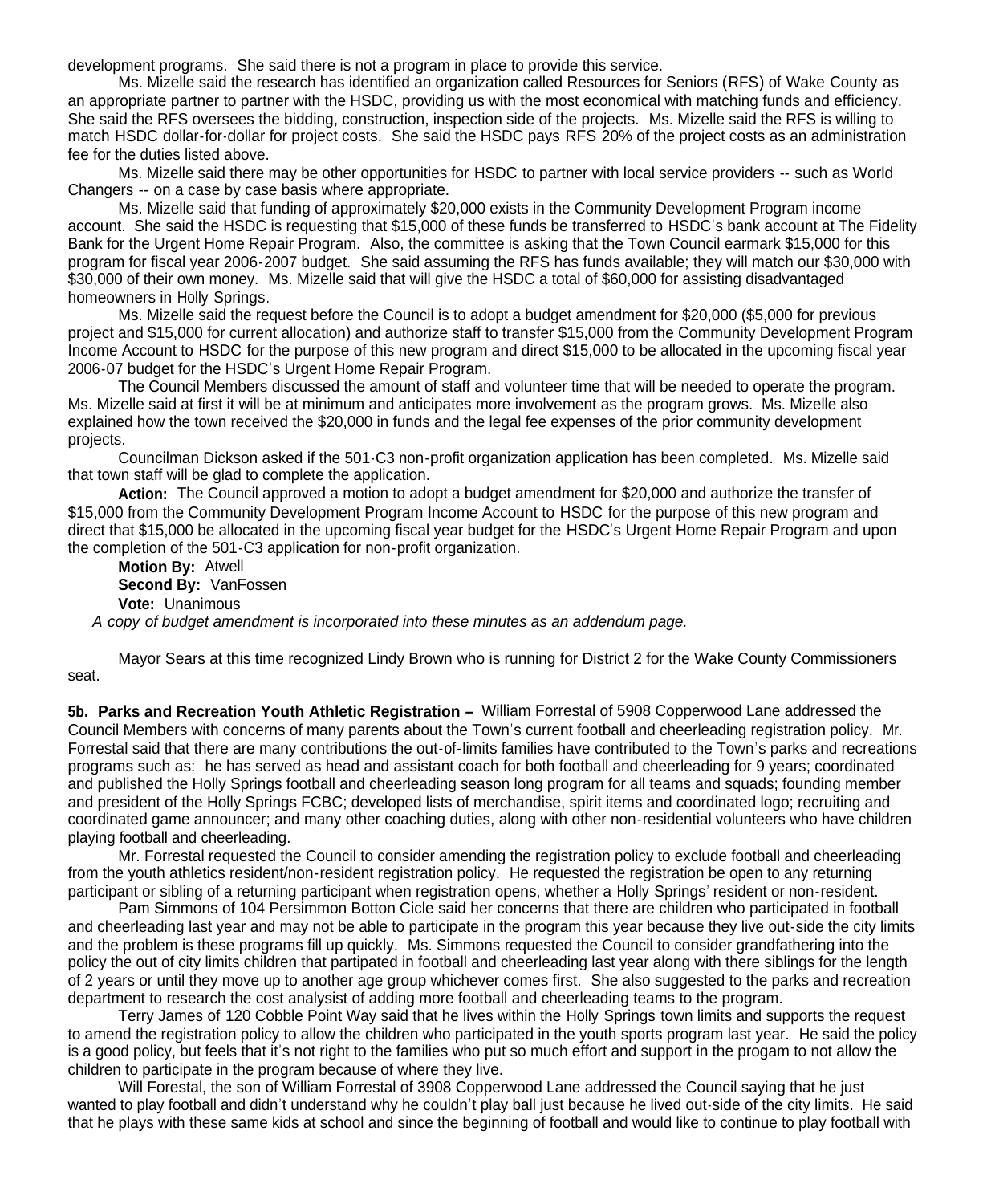them.

Mr. Bradley explained to the Council Members that in August 2005, the Town Council approved changes in the parks & recreation department's first-come, first-served registration policy for youth athletics, summer camp and the after-school program as currently written in the Parks & Recreation Policy Manual.

Mr. Bradley said the registration policy was amended to limit registration for the above programs to the Holly Springs residents the first two weeks, and the third week would be open registration for everyone, residents and non-residents. He said the policy change was initiated at the request of the Holly Springs residents whose children were losing placement to non-resident participants in programs with limited space. He said this policy amendment was made by the recommendation of staff and the Recreation Advisory Committee.

Mr. Bradley said that Mr. Forrestal appeared before the Recreation Advisory Committee on March 9, 2006 and presented his proposal. He said the the Recreation Advisory Committee approved the proposal with a 6-2 vote.

Mr. Bradley explained that staff is suggesting one of the following options: 1)-Open football and cheerleading registration to residents for one (1) week followed by one (1) week registration for returning players (both residents and nonresidents) and the third week open registration to everyone; or 2)-Grandfather in existing *football players only* and do a study on the costs of providing the football and cheerleading programs. He said the costs would determine the individual's fees to participate in the programs and would be passed along to non-residents. He said the projection cost for each child for football will be \$235 and for each cheerleader will be \$212 that will be passed along to non-residents.

Councilman Dickson reviewed a brief history of the growth in the football program within the last 5 years that his children has participated and how the coaches and other volunteers have contributed not only material, but non-material things as well, to the parks and recreation program over the years. He said that he would be in favor of extending the registration privileges to the non-resident's children who has participated in the football and cheerleading program in the prior years.

Councilman Womble asked how many fields does the town use for the football program.

Mr. Bradley explained the town is using one field and does not have a dedicated field for football. He said the Town uses the Middle Creek High School for football games and also will be using the new Holly Springs High School for games. Councilman VanFossen asked town staff could the town add three (3) more teams to the league.

Mr. Bradley explained if by chance the department cannot fill all three additional teams, then none of the three (3) teams can participate. He said that not only will the participants lose out who assumed they would play football, but the Town would incur a huge expense. There will be no quarantee that three (3) additional teams could be registered on an annual basis

Councilman VanFossen and Pam Simmons discussed the competitiveness of football and teaching the kids.

Mr. Bradley said last year the number of players per team was 35 and according to the Statewide Athletic Conference (SWAC) each football team is allowed only 30 players in order to compete in end-of-season tournaments, so five spots already have been eliminated.

Mr. Bradley said that there has been discussion regarding of adding additional teams as a method to solve the problem. He said that this is irrelevant to the issue for several reasons they are: First – the East Wake Football League (EWFL) has to approve the addition of teams, which has been discussed with representatives of EWFL.

Second - is the expense. He said that if a team is added, it must be added in all three (3) divisions, which would increase the number of teams from 3 to 6. The estimated cost to outfit three (3) more teams excluding cheerleaders would be approximately \$15,000 - \$20,000. The additional teams would require practice fields, which the town currently does not have. Mr. Bradley said also the expense to rent lights for the practices that end after dark.

Third - the parks and recreation department will be offering a fall baseball program this year and staff feels this will draw some participants from the football program.

**Action:** The Council approved a motion to grandfather the existing football players only until the non-resident player ages out or quits and to make an effort to add 2 additional teams, excluding siblings.

**Motion:** Atwell

The motion died for a lack of a second.

Councilman Dickson suggested the following motion to revise the registration policy for football and cheerleading programs to allow the prior year participates' the same registration privileges as those who live in the town limits.

At this time Mayor Sears allowed Mr. Mitchell to offer his comments.

Tom Mitchell, currently a non-residential said that he was one of the coaches for the football program. He said that he has two sons and the younger son also plays football. His concern was leaving the sibling out of the picture by not allowing the siblings to play in the same town as his older brother. He said that it would not be right to exclude the sibling from being allowed to play. It would create a problem with one child playing in Holly Springs and the younger sibling playing in another town.

Mr. Forrestal at this time gave the Town Council the total number of siblings participating within the last 2 years in the football and cheerleading programs.

**Action:** The Council approved a motion to revise the registration policy for the football and cheerleading program to allow the prior year participates' the same registration privileges as those who live in the town limits and to grandfather-in the 6 sibblings who participated for the length of 2 years or until they move up to another age group or quit, whichever comes first, with the same registration fees structure as the in-town residents.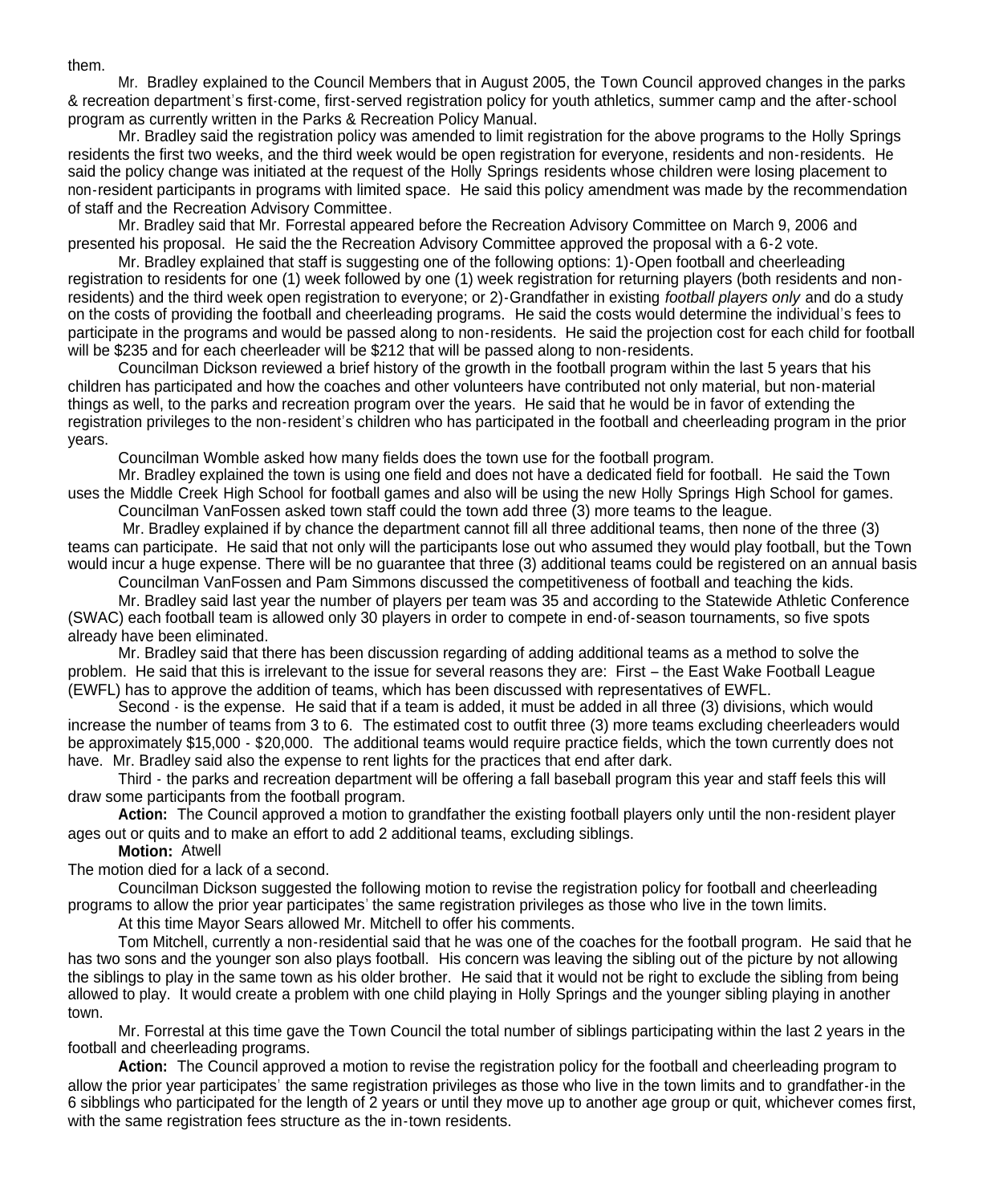with the same registration fees structure as the in-town residents. The in-town residents. In the in-town residents. **Motion By:** Atwell **Second By:** Womble **Vote:** Unanimous

Mr. Bradley said that he wanted everyone to understand that this was a necessary issue and enjoyed working with the residents.

Councilman Atwell asked Mr. Bradley to prepare a proposal for adding 2 football teams to be presented at the first Town Council meeting in April.

Mr. Bradley said that he could provide the Council with information and numbers of what the established cost will be for adding the 2 teams and maybe some last minute details to add to the FY 2006-07 budget.

**5c. Bass Lake Retreat Center Donations –** Councilman DeBenedetto, representing the Rotary Club, presented the Town with a donation of a double rocker, a American flag and a NC State flag for the Bass Lake Retreat Center.

Mayor Sears thanked the Rotary Club members for their generous donation.

**Action:** The Council approved a motion to accept the donation of a double rocker, American flag and a NC State flag for the Bass Lake Retreat Center.

**Motion By:** Dickson **Second By:** Atwell **Vote:** Unanimous

**6a. Public Hearing: Bridgewater Subdivision Amendment 03-DP-05-A02** – Mr. Hammerbacher explained to the Council that the developers of Bridgewater development, 03-DP-05-A02, is requesting for a major amendment that will allow a fivefoot front yard setback for 12 corner lots within the R-8 development incentives section of the Bridgewater subdivision. He said the original subdivision plan approved 50-foot-wide corner lots with 20-foot front yard setbacks and five-foot side yard setbacks.

Mr. Hammerbacher said the applicant is requesting to amend the plan to be able to build a house that is wider than 25 feet. He said since a corner lot has two 20-foot front setbacks according to the Unified Development Ordinance (UDO), would create a problem with the building area.

Mr. Hammerbacher said that staff and the planning board recommend approval with conditions. Mr. Hammerbacher said one planning board member voted against the proposed amendment, because he felt reducing the front setback for corner lots would negatively impact the sight lines of the streetscape and the overall aesthetics of the development.

Councilman DeBenedetto asked town staff being the setback is five foot from a structure would this allow the structure, such as, bay windows, porches, steps, etc. to encroach into the sidewalk easement.

Mr. Hammerbacher said that would be sited during the building permit process. He said the developer is requesting this because it was overlooked during the preliminary plan review process. He said that the applicant was given three choices and the applicant chose to come before the Town Council for an amendment to the plan.

With that explanation completed, Mayor Sears opened the public hearing to accept input. The following comments were recorded:

Thomas Spaulding of Spaulding and Norris of 972 Trinity Road, Raleigh representing the applicant said he simply didn't realize during the site plan review process that a corner lot can impose as having two front yard setback of 20 feet. He said the plan calls for 12 corner lots with two 20 front yard setback. He said this would limit the size of the house that could be built on that corner lot. Mr. Spaulding said that he understands that there are going to be some site limitations on some of the corner lots.

Councilman VanFossen and staff discussed the streetscape and the architectural of corner lots with a house built five feet from the property line and the adjacent house with a 20 foot front yard setback. Councilman VanFossen said that he would agree to amend the setbacks to eight feet or 10 feet setback.

After much discussion among the Councilmen and Mr. Spaulding there were all in consensus to allow a 10 foot front setback for the proposed 12 corner lots.

There being no testimony, the public hearing was closed.

**Action:** The Council approved a motion to approve Development Plan Amendment #03-DP-05-A02 for Bridgewater with a 10 foot front setback as submitted by Spaulding & Norris, Project Number 427-2003, dated revised February 3, 2006, with the following condition:

- 1. All previous approval conditions associated with the original approval will still apply.
- 2. For each of the corner lots that setbackes are reduced, the sight distance triangle must be maintained by verifying that all structure are constructed outside of the sight distance triangle.
- 3. The developer to resubmit revised plans reflecting the 10 foot front setback within 10 days.

**Motion By:** VanFossen

**Second By:** Womble

**Vote:** The motion carried following a vote of 4-1 vote. Councilmen VanFossen, Womble, DeBenedetto and Dickson vote for. Councilman Atwell voted against.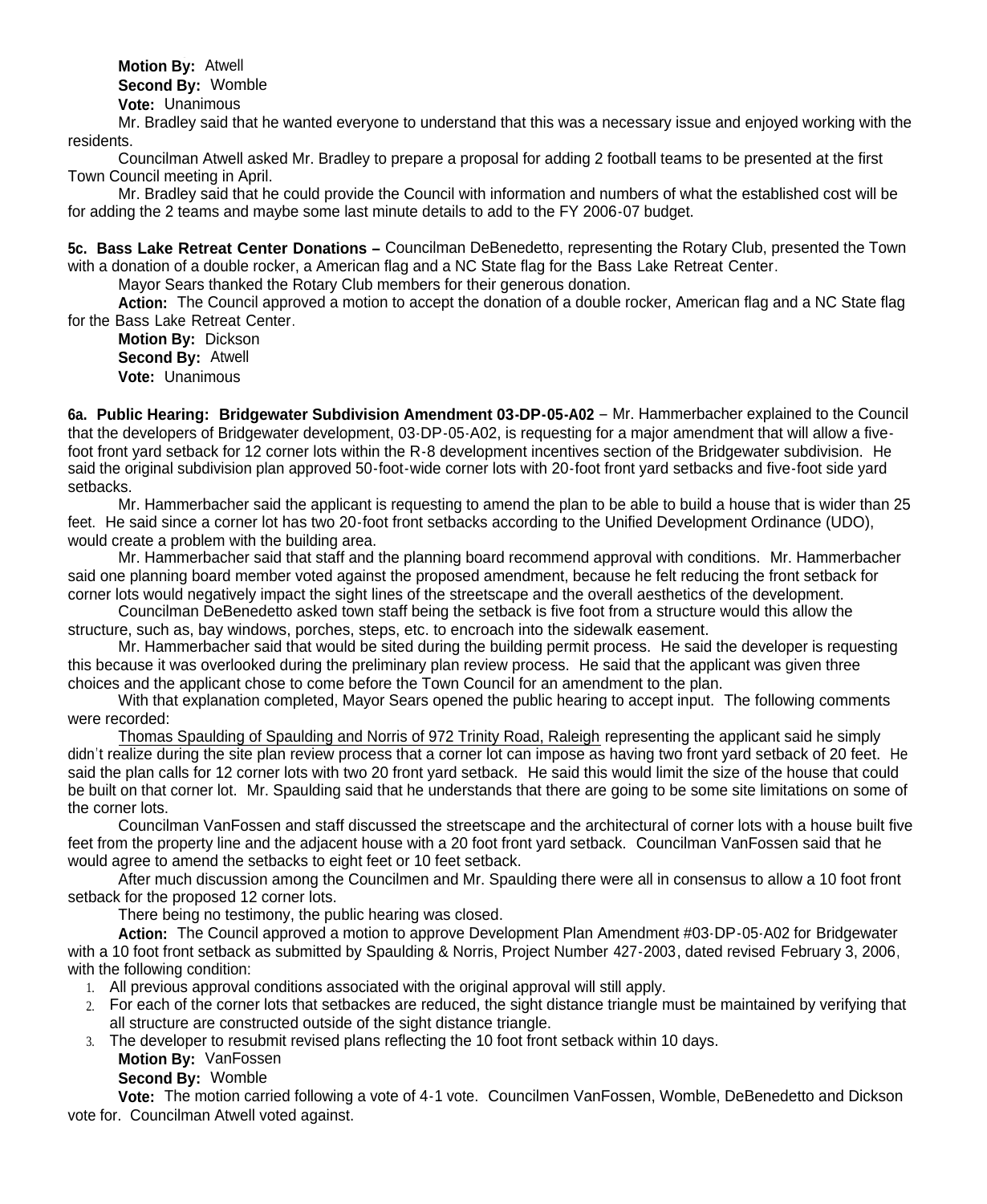**6h. Public Hearing: Growth Plan Amendment 05-GPA-06-** This item was moved up during the agenda adjustment. Mr. Jones explained that this request is to consider amending the Ten-Year Comprehensive Growth Plan by adding the Northeast Gateway Plan to the Land Use Element.

Mr. Jones explained the seven policies that would set the development pattern for future uses within the study area, they are: 1) creating a sense of arrival into Holly Springs through gateway features; 2) provide a pedestrian friendly environment; 3) limit the number of signs; 4) place parking to the rear and sides of buildings and bring buildings closer to the roadway; 5) mix of uses, such as, office, retail, single family, multi-family residential; 6) create a sense of place through architecture and design; and 7) provide interconnectivity through the use of shared driveways and limited curb cuts.

Mr. Jones said staff has prepared a proposed land use map that changes some of the land use designations for parcels within the study area. He said staff has added more business and higher density residential designations as opposed to the mixed-use designation that is now the primary "use" designation for the area.

Mr. Jones spoke on the highlights of the plan that would require businesses with driveways within the business designation to have their driveways set to the side or rear of the buildings.

Mr. Jones explained the business, mixed use, commercial, very high density residential, high density residential and medium density residential elements of the Land Use Plan.

Councilman Atwell suggested the gateway sign to be to read as "Welcome to Holly Springs" or just "Holly Springs." Mr. Jones said that the Town previous approved a transportation schematic plan that identifies the proposed roadways

and future pedestrian underpasses for I-540 and Holly Springs Road and the location for future gateway features.

He said this area primarily identified with the intersection of Sunset Lake Road and Holly Springs Road has undergone many changes in the past five years. He said with the influx of new commercial development, especially the Sunset Commons Shopping Center, the need for a finer detail study of the area is warranted to ensure that the development that will come to this area is in character with the desires of the citizens of the community.

There was discussion among the Council Members and staff regarding the future thoroughfare plan and the differ routes of Kildaire Farm Road and Holly Springs Road as per the draft NC DOT thoroughfare plan at the I-540 interchange.

With that explanation completed, Mayor Sears opened the public hearing to accept input. The following comments were recorded: None.

There being no testimony, the public hearing was closed.

Councilman DeBenedetto said he was concerned with the high density and the mixed use in the areas located near the I-540 and Sunset Lake Road. He said that he would be more comfortable with medium density in that area.

Mr. Jones explained the difference between high density and medium density. He said the mixed use district was intended for low-intensity business activity of a small scale to promote a village atmosphere.

Councilman VanFossen said that he agreed with the high density for the area near I-540 and Sunset Lake Road and that it would be hard to market at a lower density. Councilman Atwell agreed as well with the high density for that area.

**Action:** The Council approved a motion to adopt Resolution 06-15 enacting the Northeast Gateway Plan section to be added to the Ten-Year Comprehensive Growth Plan Land Use Element.

**Motion By:** Atwell

**Second By:** VanFossen

**Vote:** The motion carried following a vote of 4-1 vote. Councilmen Atwell, VanFossen, Womble, and Dickson vote for. Councilman DeBenedetto voted against.

*A copy of Resolution 06-15 and Northeast Gateway Plan are incorporated into these minutes as addendum pages.*

**6b. Public Hearing: 8811 Stephenson Road Zoning Map Change 05-REZ-15 –** Mr. Jones explained the applicant is requesting to rezoned property containing 7.51 acres located on the northeast corner of Sunset Lake Road and Stephenson Road from R-20 Residential to LB: Local Business.

Councilman DeBenedetto asked the zonings of the adjacent properties to the proposed property being rezoned.

Mr. Jones identified the surrounding zonings and clarified the areas where the Town of Apex boundary line begins. Mr. Jones said that he had spoken with the Town of Apex staff and they did not have a problem with designating the property as Local Business as long as the town maintains the pedestrian and transportation plans.

With that explanation completed, Mayor Sears opened the public hearing to accept input. The following comments were recorded:

Leroy Reynolds an adjacent property owner of the property located to the north of this property. He said that he was not opposed to the rezoning, but his interest was in the interchange on the I-540 and Sunset Lake Road. He requested the Council to consider the surrounding community and the citizens in that area when making a decision.

Councilman Atwell clarified that the Town does not rezone properties without the property owner's consent, the petition before the Council the applicant is requesting his property be rezoned.

Charles Miller of 3605 Black Forest Drive in Fair Oaks subdivision said that his main concern was the surrounding property is considered medium density and the proposed zoning map change is mixed use density. He said with the proposed mixed use density he was concerned how that would affect his property values and the community.

Karen McCoy 3805 Lake Song Circle a resident of the mobile home park said that her concern was what would happen to the property once it was rezoned. She was also concerned how much notice would be given to the tenants of the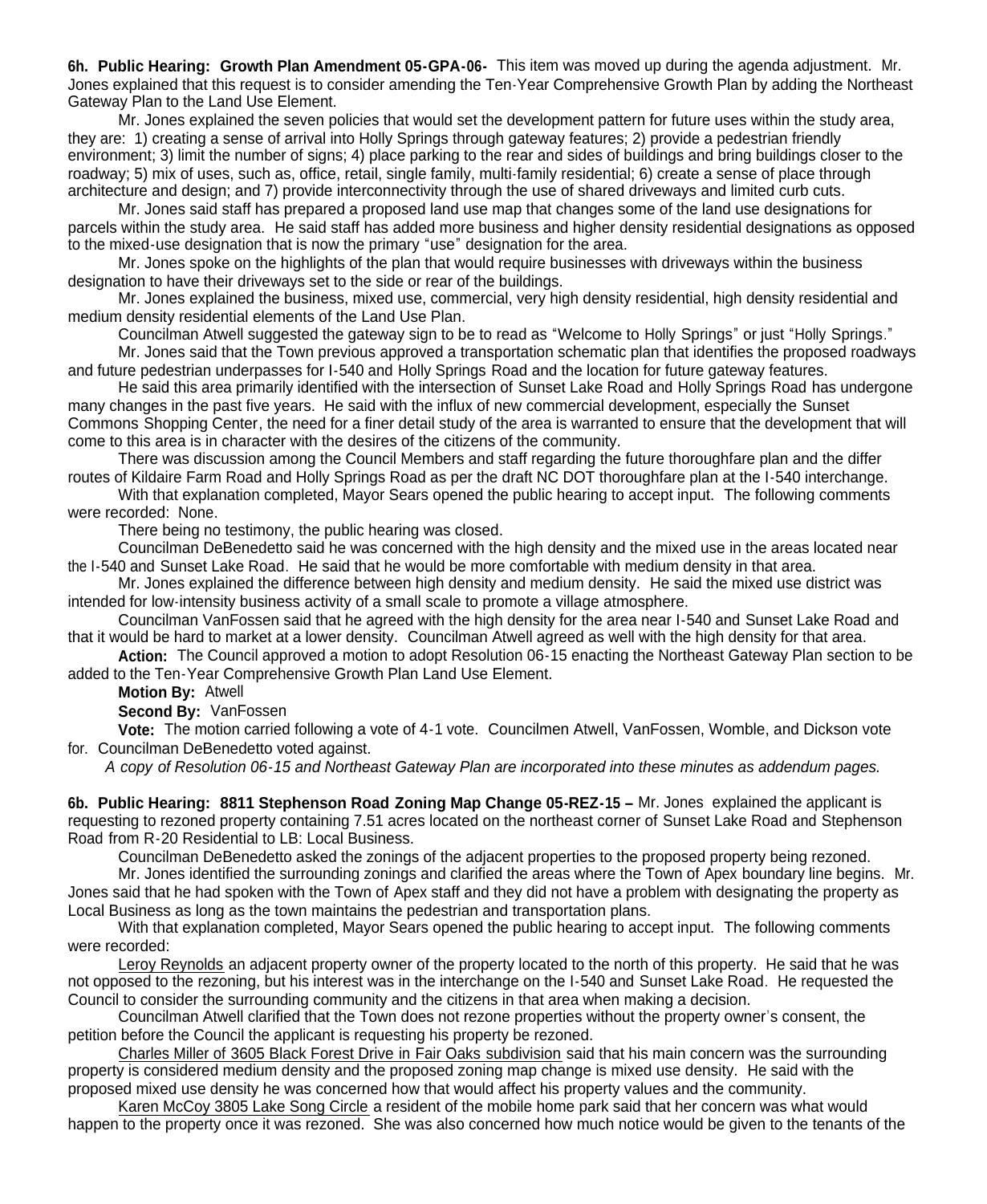property if she would be required to move.

Councilman Dickson explained at this point the Council is considering only the zoning of the property not the use.

Jeff Peterson 121 Morganford Place, Apex the property owner assured the residents of the mobile home park that he would give plenty of notice of what was being planned for the use of the property. He said at this time, there are no plans for the property for the next one or two years in the future.

Ella Judd of 4700 Sunset Lake Road said that she was concern with the types of businesses that would be built in the local business district.

There being no testimony, the public hearing was closed.

Councilman Atwell explained that the Council is not considering the type of business or construction that could possible be built on that site, just the zoning of the property

Councilman DeBenedetto said that he was in favor of leaving the zoning at medium density and not at the higher density.

There were must discussion among the Council Members regarding the difference between medium density and local business zoning district.

**Action #1:** The Council approved a motion to adopt the following statement of compatibility: That the zone map change is consistent with the Holly Springs Ten-Year Comprehensive Growth Plan, and the Northeast Gateway Plan for mixed use near the intersection of Stephenson Road and Sunset Lake Road.

**Motion by:** Atwell

Second By: Dickson

**Vote:** The motion carried following a vote of 4-1 vote. Councilmen Atwell, VanFossen, Womble, and Dickson vote for. Councilman DeBenedetto voted against.

**Action #2:** The Council approved a motion to approve Zone Map Change 05-REZ-15 to change the zoning of 7.51 acres of Wake County Pin# 0750-72-1531 from R-20: Residential to LB: Local Business.

**Motion by:** Atwell

**Second By:** Dickson

**Vote:** The motion carried following a vote of 4-1 vote. Councilmen Atwell, VanFossen, Womble, and Dickson vote for. Councilman DeBenedetto voted against.

**6c. Public Hearing: Annexation Ordinance A06-03, Charles G. Irving (Rose Project) -** Mr. Jones said the Town has received a petition for voluntary annexation of 16.17 acres being called the Rose project. He said the petition meets all the statutory requirements for annexation.

With that explanation completed, Mayor Sears opened the public hearing. The following comments were recorded: None.

There being no testimony, the public hearing was closed.

**Action:** The Council approved a motion to adopt Annexation Ordinance A06-03 annexing 16.17 acres owned by Charles G. Irving, and more particularly described as Wake County PIN: 0750.04-81-5052, into the corporate limits of the Town of Holly Springs.

**Motion By:** Atwell **Second By:** VanFossen **Vote:** Unanimous *A copy of Annexation Ordinance A06-03 is incorporated into these minutes as addendum pages.*

**6d. Public Hearing: Zoning Map Change 06-REZ-04, Rose Project -** Mr. Jones explained that the applicant is requesting that 16.17 acres located 400 feet South of Edwards Drive on the east side of Sunset Lake Road be rezoned from R-30 Residential to R-8 Residential.

Mr. Jones said that this zoning request is consistent with the Ten-Year Comprehensive Growth Plan of the Northeast Gateway plan that designates this area as high density.

Mr. Jones said both staff and the Planning Board recommend approval. He said that one planning board member voted against, because he feels that the R-8 zoning is not in character with the current area and that the I-540 may never be built.

Councilman Atwell asked what uses are in the mixed use district.

Mr. Jones said that the mixed use of the Northeast Gateway plan would include offices, retail, single family and multifamily residential uses.

With that explanation completed, Mayor Sears opened the public hearing. The following comments were recorded: None.

There being no testimony, the public hearing was closed.

**Action #1:** The Council approved a motion to adopt the following statement of compatibility: The zone map change is consistent with the Holly Springs Ten-Year Comprehensive Growth Plan, and the Northeast Gateway Plan for higher density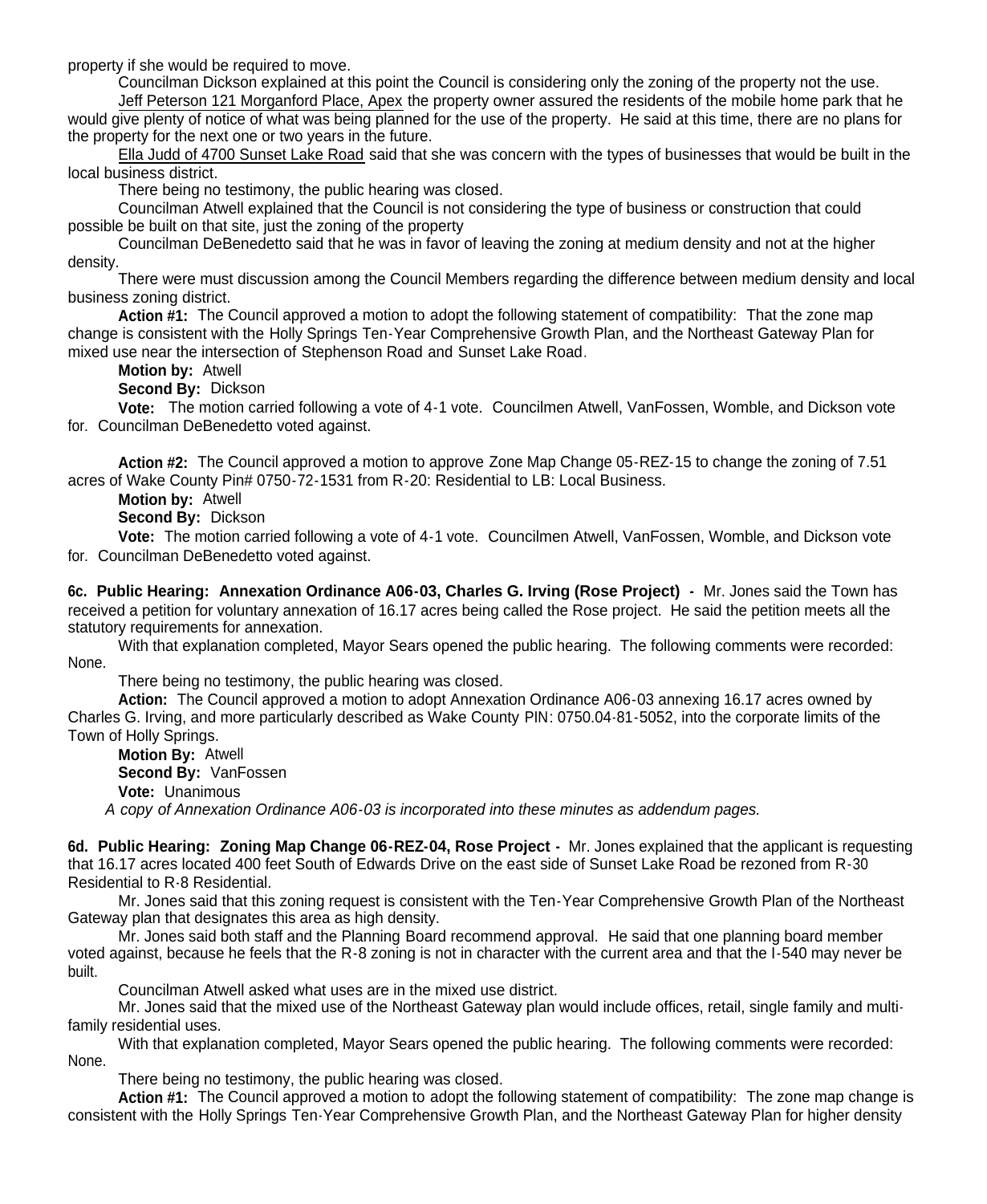near the I-540 thoroughfare.

## **Motion By:** Womble

**Second By:** Atwell

**Vote:** The motion carried following a vote of 4-1 vote. Councilmen Atwell, VanFossen, Womble, and Dickson vote for. Councilman DeBenedetto voted against.

**Action #2:** The Council approved a motion to approve a Zone Map Change 06-REZ-04 to change the zoning of 16.17 acres of Wake County Pin# 0750-81-5052 from R-30: Residential to R-8:Residential.

**Motion By:** Womble

**Second By:** Atwell

**Vote:** The motion carried following a vote of 4-1 vote. Councilmen Atwell, VanFossen, Womble, and Dickson vote for. Councilman DeBenedetto voted against.

**6e. Public Hearing: Annexation Ordinance A06-04, Lennar Homes, LLC -** Mr. Jones said the Town has received a petition for voluntary annexation of .302 acres, a sliver of land being developed in Hunter Glade, phase 2. He said the petition meets all the statutory requirements for annexation.

With that explanation completed, Mayor Sears opened the public hearing to accept input. The following comments were recorded: None.

There being no testimony, the public hearing was closed.

**Action:** The Council approved a motion to adopt Annexation Ordinance A06-04 annexing .302 acres owned by Lennar Homes, Inc., and more particularly described as Wake County PIN: 0659-52-2256, into the corporate limits of the Town of Holly Springs.

**Motion By:** Womble **Second By:** Dickson

**Vote:** Unanimous

*A copy of Annexation Ordinance A06-04 is incorporated into these minutes as addendum pages.*

**6f. Public Hearing: Annexation Ordinance A06-05, Howard Beckwith -** Mr. Jones said the Town has received a petition for voluntary annexation of 4.63 acres located between Holly Glen and Braxton Village subdivisions. The petition meets all the statutory requirements for annexation.

With that explanation completed, Mayor Sears opened the public hearing to accept input. The following comments were recorded:

Jim Canfield of Withers & Ravenel, of 111 Mackenan Drive, Cary representing the applicant said that Mr. Beckwith is requesting the Town Council to consider deferring the action for this item until after the public hearing for the rezoning of this property.

Councilman Atwell said that he was not in favor of deferring the action of the annexation petition and would like to action at this time and not after the public hearing for the rezoning request.

Mr. Schifano said that the Town will be acting within its' rights by voting on the voluntary annexation petition being the Town has received an original signed petition by the property owner. Mr. Schifano said that the Town has allowed in the past to act on the public hearing for the rezoning before giving action on the annexation petition.

There being no testimony, the public hearing was closed.

**Action:** The Council approved a motion to adopt Annexation Ordinance A06-05 annexing 4.63 acres owned by Howard Beckwith, and more particularly described as Wake County PIN: 0638.02-97-1339, into the corporate limits of the Town of Holly Springs.

**Motion By:** Womble **Second By:** DeBenedetto **Vote:** Unanimous

*A copy of Annexation Ordinance A06-05 is incorporated into these minutes as addendum pages.*

**6g. Public Hearing: Zoning Map Change 06-REZ-01, North Hobby Tract -** Mr. Jones said that the applicant is requesting to rezone two properties totaling 8.4 acres, located south of Avent Meadows Lane and west of Sycamore Creek Drive be rezoned from Holly Springs R-15 zoning and Wake County R-30 zoning: Residential to R-10: Conditional Use Residential with the following conditions:

- 1. No more than 20% of lots shall have slab on grade foundations.
- 2. All other lots shall have crawl spaces or stem wall construction.
- 3. 2.5" caliper (minimum) street trees shall be planted on both sides of street at 50' intervals.
- 4. 10,000 sq. ft. minimum lot size.

Mr. Jones said the requested zoning change is consistent with the Ten Year Comprehensive plan, in preserving the medium density designation for the use of the property.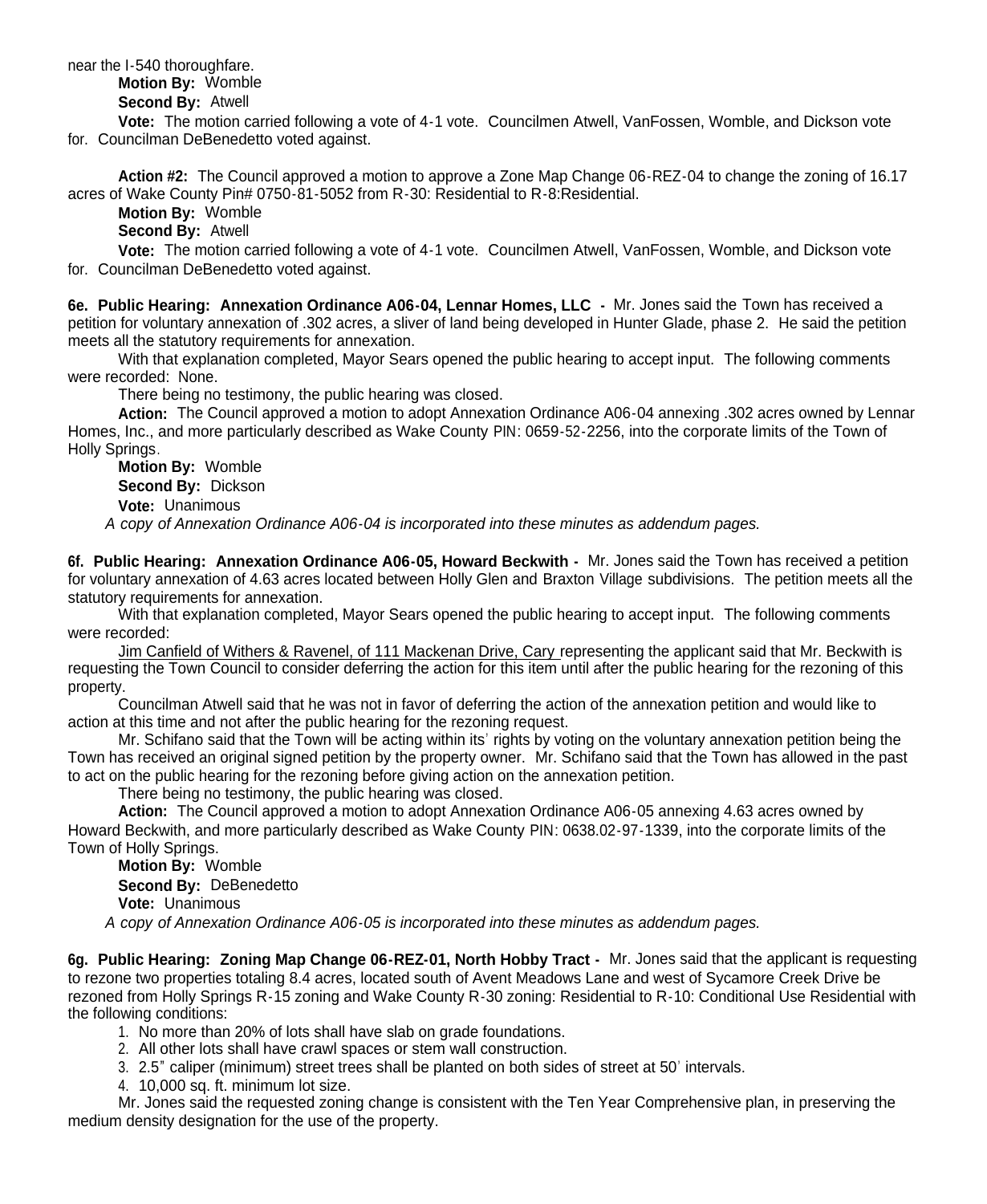Councilman DeBenedetto discussed with staff the minimum 10,000 square lot size requirements.

Mr. Jones said both staff and the Planning Board recommend approval.

With that explanation completed, Mayor Sears opened the public hearing. The following comments were recorded: None.

Bob Blake of 321 Sycamore Creek Drive is an adjacent property owner and representative of a group of people that lives on Sycamore Creek Drive. He reviewed the history of the prior rezoning request for the property and read his previous statement of objecting to the R-10 zoning. He said that he had concerns with clear cutting of the trees and damage. He said that putting additional homes will cause further drainage problems in those areas.

Jim Canfield of Withers & Ravenel of 111 Mackenan Drive, Cary said that there are more restricted guidelines and requirements for the Cape Fear Buffers. He said that the developer has discussed the clearing cutting of the trees would be a minimum and the water run-off will be contained within the site to drain back into the creek. Mr. Canfield requested the Council to consider approval for the R-10 CU: residential with conditional use.

Bob Blake of 321 Sycamore Creek Drive, requested the Council to consider zoning one parcel R-10: residential and the remaining parcel R-15: residential zoning.

Mayor Sears said that the Town has received emails from residence of Holly Glen stating they opposed.

There being no testimony, the public hearing was closed.

There were much discussion among the Council of the advantages and the disadvantages regarding the traffic impacts, water run-off and the lot sizes between R-10: residential and the R-15: residential zoning districts. The Councilman all agreed with the topography of the property that the difference between R-10 and the R-15 zoning would be only one or two additional lots in the R-15 zoning district.

**Action #1:** The Council approved a motion to adopt the following statement of compatibility: The zone map change is consistent with the Holly Springs Ten Year Comprehensive plan, in that it preserves the medium density designation for the use of the property.

**Motion By:** VanFossen

**Second By:** Womble

**Vote:** The motion carried following a vote of 4-1 vote. Councilmen Atwell, VanFossen, Womble, and Dickson vote for. Councilman DeBenedetto voted against.

**Action #2:** The Council approved a motion to approve a Zone Map Change 06-REZ-01 to change the zoning of 4.2 acres of Wake County Pin# 0638-97-0691 from R-15: Residential to R-10 Conditional Use Residential and 4.2 acres of Wake County Pin# 0638-97-1339 from R-30: Residential to R-10 Conditional Use Residential with the following 4 (four) conditions:

1. No more than 20% of lots shall have slab on grade foundations.

2. All other lots shall have crawl spaces or stem wall construction.

3. 2.5" caliper (minimum) street trees shall be planted on both sides of street at 50' intervals.

4. 10,000 sq. ft. minimum lot size.

**Motion By:** VanFossen

**Second By:** Dickson

**Vote:** The motion carried following a vote of 4-1 vote. Councilmen Atwell, VanFossen, Womble, and Dickson vote for. Councilman DeBenedetto voted against.

**6i. Public Hearing: Ordinance Amendment, 06-04 (06-UDO-01) -** Mr. Jones explained that during the past year, the Technical Review Committee (TRC) and staff has discussed the Development Incentives Section (2.09) of the UDO and made amendments to that section that would get more open space and a higher quality of housing product for the Town and its residents. Mr. Jones said the current development incentive section requires no open space be set aside for a project. He said this amendment would require to set aside at least 10% of the total project area for open space, and of that 10%, at least 50% of that area will need to be active recreational, pool area, tot lot, or playground.

Mr. Jones said another major change to the section is decreasing the number of townhomes that are allowed. He said currently up to 50% of the units can be townhomes. He said with the amendment it will decrease that number to 35%, except for projects less than 25 acres or within the Village District Area Plan boundary.

Mr. Jones said the other amendment is increasing the design features that a developer must use for the houses to qualify for the use of smaller lots. He said also the use of vinyl siding is being limited to just accent features for homes, up to 20% maximum. He said the ordinance amendment is amending the following as well:

- 1. Change the name of the section from Development Incentives to Development Options.
- 2. To continue to allow for up to 50% townhomes in projects that is less than 25 acres or within the VDAP boundary.
- 3. A minimum of 10% open space.
- 4. A minimum of 50% of the newly required open space be set aside for active recreational purposes, i.e. a pool, playground, game court.
- 5. Allow for a limited use of vinyl siding for accent elements only, up to 20% of the façade.
- 6. For residential front façades upping the required number from 5 to 7 items from the menu and modifying the list of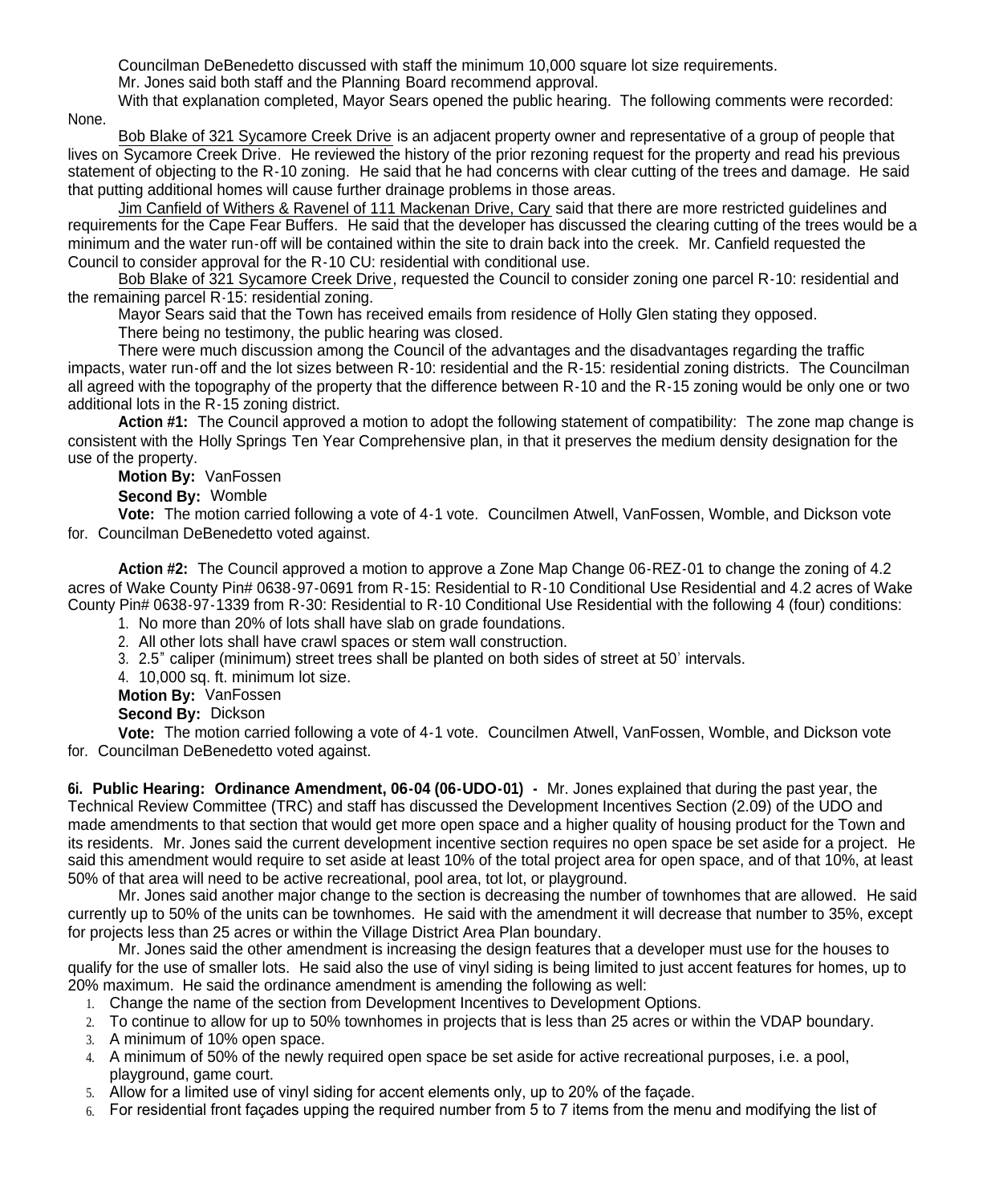features that can be used. See attached menu of items.

- 7. Requiring architectural requirements for detached garages.
- 8. Increasing the number of design features for the rear and side façades.
- 9. Greenbelt must be separate from the adjacent lot and deeded to the HOA.
- 10. Requiring Architectural requirements for all lots, not just those under 10,000 sq. ft.
- 11. Adding a maximum distance requirement for open space from lots utilizing reduce lot size for single family dwellings.
- 12. Increasing the design requirements for Multi-family.
- 13. Require streetscape improvements along the main collector streets for the neighborhood.
- 14. Adding additional findings of fact that the applicant must answer before going to the Town Council.

Mr. Jones said both staff and the Planning Board recommend approval with conditions. He said two of the Planning Board members voted against the ordinance saying they were concern that the amendment is requiring the incentives to apply to all lots within a development and not just those that use reduced lot size.

There was discussion about how the density was calculated and the development options that may create hardships for property owners in the future if they wanted to make architectural changes to their homes.

With that explanation completed, Mayor Sears opened the public hearing to accept input. The following comments were recorded: None.

There being no testimony, the public hearing was closed.

**Action:** The Council approved a motion to adopt Ordinance A06-05 to approve and enact the Unified Development amendment 06-UDO-05 to amend Section 2.09, residential development incentives.

**Motion By:** VanFossen **Second By:** DeBenedetto

**Vote:** Unanimous

*A copy of Ordinance 06-04 is incorporated into these minutes as addendum pages.*

**7. Consent Agenda:** All items on the Consent Agenda were approved following a motion by Councilman Atwell, a second by Councilman Womble and a unanimous vote. The following actions were affected:

7a. Minutes - The Council approved the minutes of the Council's regular meeting held on March 7, 2006.

7b. Minutes – The Council approved the corrections to Council's regular meeting held on Dec. 20, 2005.

7c. Budget Amendment Report – The Council received a report of budget amendments #76 through #96 approved by the town manager. *A copy of the budget report is incorporated into these minutes as addendum pages.*

7d. Resolution 06-16 – The Council adopted Resolution 06-16 enacting the Design Procedures Manual 06-DPM-01 reflecting the NC General Statues changes regarding planning matters. *A copy of Resolution 06-16 and Design Procedures Manual are incorporated into these minutes as addendum pages.*

7e. Ratification of Ballentine Street Extension Developers Agreement – The Council ratified the development agreement with New South Holdings, LLC for design services for the Ballentine Street extension. *A copy of the Ballentine Street extension developer's agreement is incorporated into these minutes as addendum pages.*

7f. Budget Amendment \$1,750 – The Council adopted a amendment to the FY 2005-06 budget in the amount of \$1,750 to receive insurance proceeds for the public safety department. *A copy of the budget amendment is incorporated into these minutes as an addendum page.*

**8a. 5432 Sunset Lake Road Widening Delay Request –** This agenda item was removed during agenda adjustment.

**8b. Bass Lake Road Sidewalk –** This agenda item was removed during agenda adjustment.

**8c. Avent Ferry Road Widening Project Bid Award** – Ms. Stephenson said this request is for the Council to consider awarding a bid for the Avent Ferry Road widening project. She said the project is on an extremely aggressive schedule, to make sure the design, utility relocations, and right of way acquisition are completed in time for the opening of the new Holly Springs High School in August of this year.

Ms. Stephenson said that Kimley Horn has completed the design. She said the scope of this project includes the construction of an additional lane of pavement along Avent Ferry Road from NC 55 Bypass to the current widening at Autumn Park subdivision, as well as a slight realignment of Piney Grove-Wilbon Road.

Ms. Stephenson said that staff is communicating with two developers of nearby projects about the possibly adding more improvements to this contract via change order, if so, the change order will be coming before you in the a future meeting.

Ms. Stephenson said staff is recommending awarding the bid to the lowest responsive bidder of Asphalt Experts and adopt a budget Ordinance 06-05 in the amount of \$1,642,140, to set-up funding for this project.

**Action:** The Council approved a motion to award the bid to the lowest responsive bidder to Asphalt Experts for construction of the Avent Ferry Road widening project.

**Motion By:** VanFossen **Second By:** Womble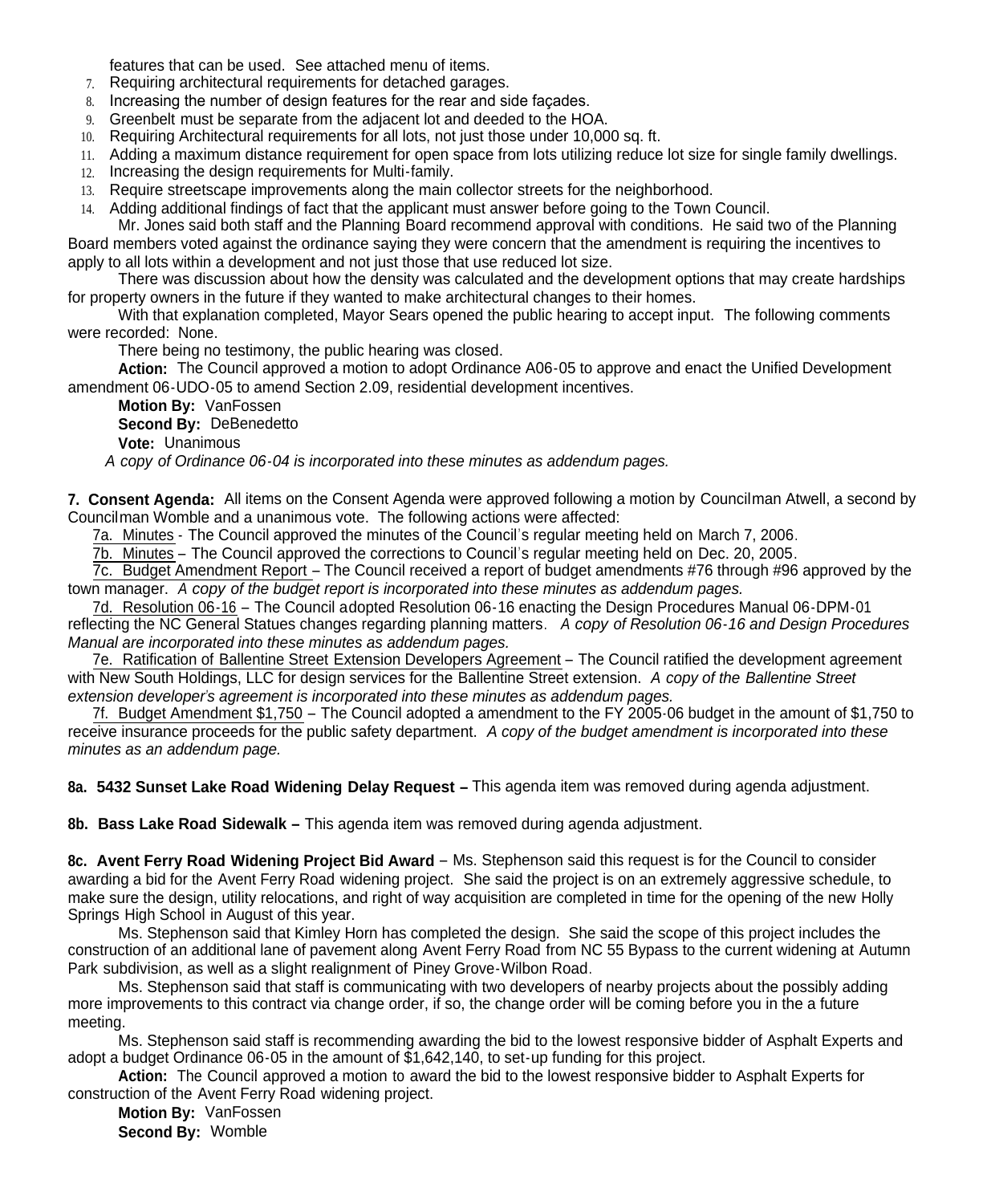**Vote:** Unanimous

Councilman VanFossen made a motion to amend the motion to adopt a budget Ordinance 06-05 in the amount of \$1,642,140, setting up funding for this project.

**Second By:** Womble **Vote:** Unanimous *Copies of the Ordinance 06-05 is incorporated into these minutes as an addendum page.*

**8d. Forest Springs Subdivision Developer's Agreement Terms** – This agenda item was removed during agenda adjustment.

**8e. Union Ridge Development Sewer Alternative** – Ms. Sudano said Union Ridge subdivision is a 221-lot residential development approved by the Town Council in July 2005 and that is now in the construction review process. She said the approved plan shows sewer service to the project via a deep gravity sewer line tying into the Town's new regional Avent Ferry Road pump station.

Ms. Sudano said that in December 2005, the Council approved terms of a developer agreement that included, among other things, fee credits to the developer for over-sizing the gravity sewer line between Union Ridge and the Avent Ferry pump station. She said that since that time, however, the developer has realized that installing a gravity sewer line would be too expensive.

She said the developer is requesting that the Town approve a change to his subdivision plan to provide sewer service with a new pump station instead of the original planned gravity sewer line.

Ms. Sudano said the developer's engineer provided the following estimated costs of various pump station scenarios to serve the Union Ridge development:

- \$350,500 to serve Union Ridge plus the entire basin. Ms. Sudano said staff and the town consultants think this number may be too low. She said the pump station would be similar to the size of the Avent Ferry Regional pump station, which is costing \$800,000.
- \$188,200 to serve just Union Ridge subdivision.
- \$162,300 is the cost difference between the two scenarios above. Ms. Sudano said that staff and the town manager would not recommend issuing credits for any portion of a pump station. She noted that the town has spent additional monies modifying the Avent Ferry Road pump station to accommodate the proposed gravity line from the Union Ridge development.

Ms. Sudano said the developer's engineer also has provided the following estimated costs for gravity sewer scenarios to serve the development:

- \$3,100,421 on the original alignment through Union Ridge. Of that, \$176,804 is the developer's estimate of the portion that is attributable for upgrades and that would be eligible for credits against Town fees;
- \$2,460,397 on alignment through a low point on Progress Energy property. Of that, \$344,818 is the developer's estimate of the portion that is attributable for upgrades and that would be eligible for credits against Town fees;
- This option would be suitable \$1,587,932 revised cost on alignment through the low point on Progress Energy property. The Town would request bore instead of trench installation. Of that amount, \$899,550 of the cost is the developer's estimate of the portion that is attributable for upgrades and eligible for credits against Town fees; and
- The Town estimates at least \$15,000 annual operations and maintenance costs for each pumping station of this size.

Ms. Sudano said there also are utility credits, such as water and sewer capacity, available for the Union Ridge project. Councilman Womble asked staff to explain the \$15,000 pump station annual operations and maintenance cost.

Ms. Sudano explained that the Town does not permit installation of new pumping stations for development when gravity sewer exists downstream. She said in this particular instance and location, the costs of the various gravity sewer options increase in expense for the Town as they decrease in expense for the developer, because a larger proportion of construction costs are attributable to over-sizing as the sewer line is moved into less deep, more suitable areas. She said the result of this is that more town money (via fee credits) is spent for the gravity sewer line option that is most suitable.

She said for new pump stations of the size needed, the average annual operating and maintenance costs is \$15,000 because of a station's increased risk of environmental spills and because the stations provide an additional source of complaints for odor and traffic, which the Town would be expected to address.

Ms. Sudano explained that for the Union Ridge project, the downstream sewer was modified to handle this project's flow by gravity via lowered inverts.

Ms. Sudano said that the Town does not support the installation of new pumping stations. She added that staff would recommend that, if the Council approves the developer's request to serve Union Ridge development with a pumping station, that the Council's approval be subject to the following being included in an infrastructure reimbursement agreement: no reimbursement credits would be given for sewer, and the developer would pay a \$15,000 operation and maintenance payment annually to town for the 10 years that is the life expectancy of a pump station.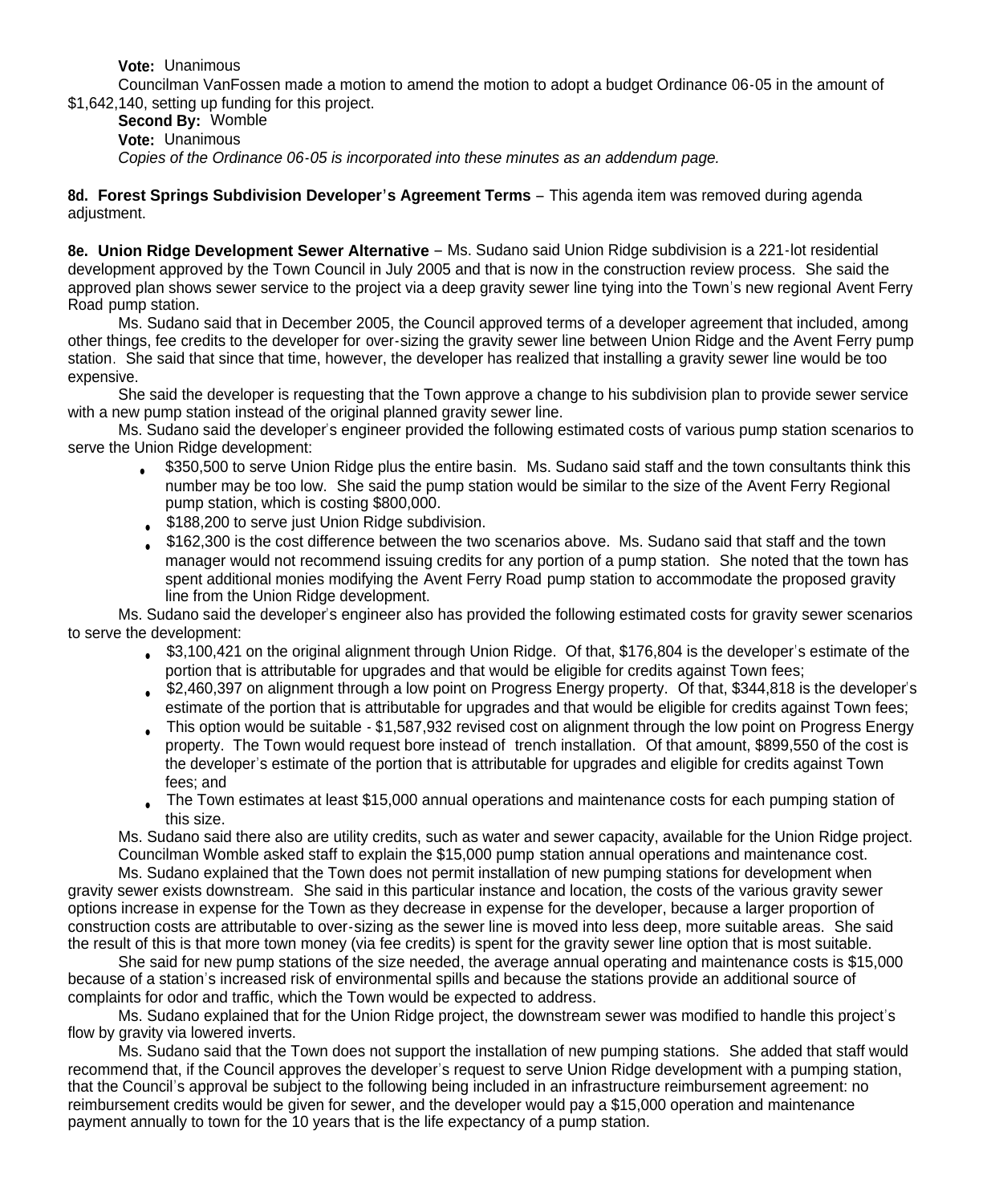Councilman VanFossen said that there is always the option of adding gravity sewer.

Shawn Hine of Blackmon Engineering, 234 East Main Street, Clayton, represented the applicant in addressing the Council. He said that the developer researched the options of over-sizing the gravity sewer line between Union Ridge and the Avent Ferry pump station and realized it would be too expensive to construct. Mr. Hines pointed out that the City of Raleigh is the only municipality that has a written policy addressing gravity sewer lines versus installing pump stations.

He said the estimated engineer's cost to serve the development plus the entire basin is \$350,500, and the cost to serve the just Union Ridge subdivision is \$188,200. He said the developer is requesting permission without conditions to install a pump station instead of gravity sewer to serve the area and the development, along with \$162,300 in fee credits, which amounts to the difference between the cost of a pump station to serve the entire basin and the cost to serve only the Union Ridge subdivision.

Councilman VanFossen said he did not understand why the Town was not giving the developer credits for over-sizing the proposed pump station and why the Town would be charging \$15,000 annually in operation and maintenance fees.

Ms. Sudano explained the plan originally calls for a gravity sewer line and feels that is what should be constructed. She said the reasoning for \$15,000 in annual operation and maintenance fees is based on an estimate of how much it is going to cost the town for maintaining a pump station.

Councilman VanFossen said he felt that if this was a Town project, the Town would be proposing a pump station versus a gravity sewer line.

There was further discussion about the developer's engineer's estimates, which could be considered too low.

Councilman VanFossen said he felt the developer should be allowed to install a pump station to serve the entire basin at a cost based on the engineer's estimate of \$350,500 and that the Town should provide \$162,300 in credits. He said, in his opinion, it would be up to the developer to pay the rest of the cost and to design the pump station according to the Town's standards.

Ms. Sudano said that the development reimbursement agreement could be written to reflect that concern.

On the question of an annual operations and maintenance fee, Councilman VanFossen said he understood the developer pays sewer and water fees, which should cover the operations and maintenance for the pump station.

Ms. Sudano explained that the operation and maintenance fee is captured with the sewer and water billing monthly fees, and the development fees are the fees to cover only the installation of infrastructure.

Councilman VanFossen said he still did not think the developer should not have to pay the \$15,000 per year operations and maintenance fee.

Councilman Womble said he agreed with Councilman VanFossen.

Councilman DeBenedetto asked what the impact would be to the Town if the operation and maintenance fees were not paid.

Mr. Dean said the reasoning behind the Town's requiring gravity lines is that the Town is trying to eliminate pump stations altogether in order to lower the cost of the operations and maintenance of pump stations. Mr. Dean explained that the development plan originally was approved as a gravity sewer line. Based on that approval, the Town went to the added expense of redesigning the Avent Ferry Road regional pump station for gravity sewer lines from the Union Ridge area.

Councilman VanFossen asked what impact the redesign would have on the Town.

Ms. Sudano explained that the Town lowered the sewer line inverts and wet well modification at the pump station. Councilman VanFossen and Ms. Sudano discussed the magnitude and the expense of the upgrades to the pump

#### station.

Councilman Womble asked if the Town has any written policy regarding this matter and if the town is going to continue to implement gravity sewer requirements in lieu of pump stations and continue to impost operation and maintenance fees for developments that install pump stations.

Ms. Sudano said yes, the Town has a written policy in the Engineering Design and Construction Standards that addresses this issue. She said that the Town's rule is it will consider allowing installation of a pump station if the estimated cost of installing a gravity line is 3.5 or more times the estimated cost of a pump station.

There was further discussion of the reasoning behind recommending gravity sewer lines versus pump stations, including the Town's goal to reduce the number of these individual types of pump stations; and that it would be more costeffective to build and utilize regional pump stations, which would result in less odor and environmental issues.

**Action:** The Council approved a motion to approve the developer's requests, to wit, the Union Ridge subdivision plan is amended to show sewer service provided via a new pump station (labeled as "D" on Exhibit "A") designed in accordance with Town standards to serve the entire basin at an estimated cost of \$350,500, with the developer's being responsible for any cost above the estimate; that the Town will provide \$162,300 in infrastructure reimbursement credits for sewer; and that the developer will not be required to pay the \$15,000 annual fee for operations and maintenance.

**Motion By:** VanFossen **Second By:** Womble **Vote:** Unanimous *A copy of Exhibit A is incorporated into these minutes as an addendum page.*

**9. Public Comment:** At this time, an opportunity was provided for members of the audience who had registered to speak to